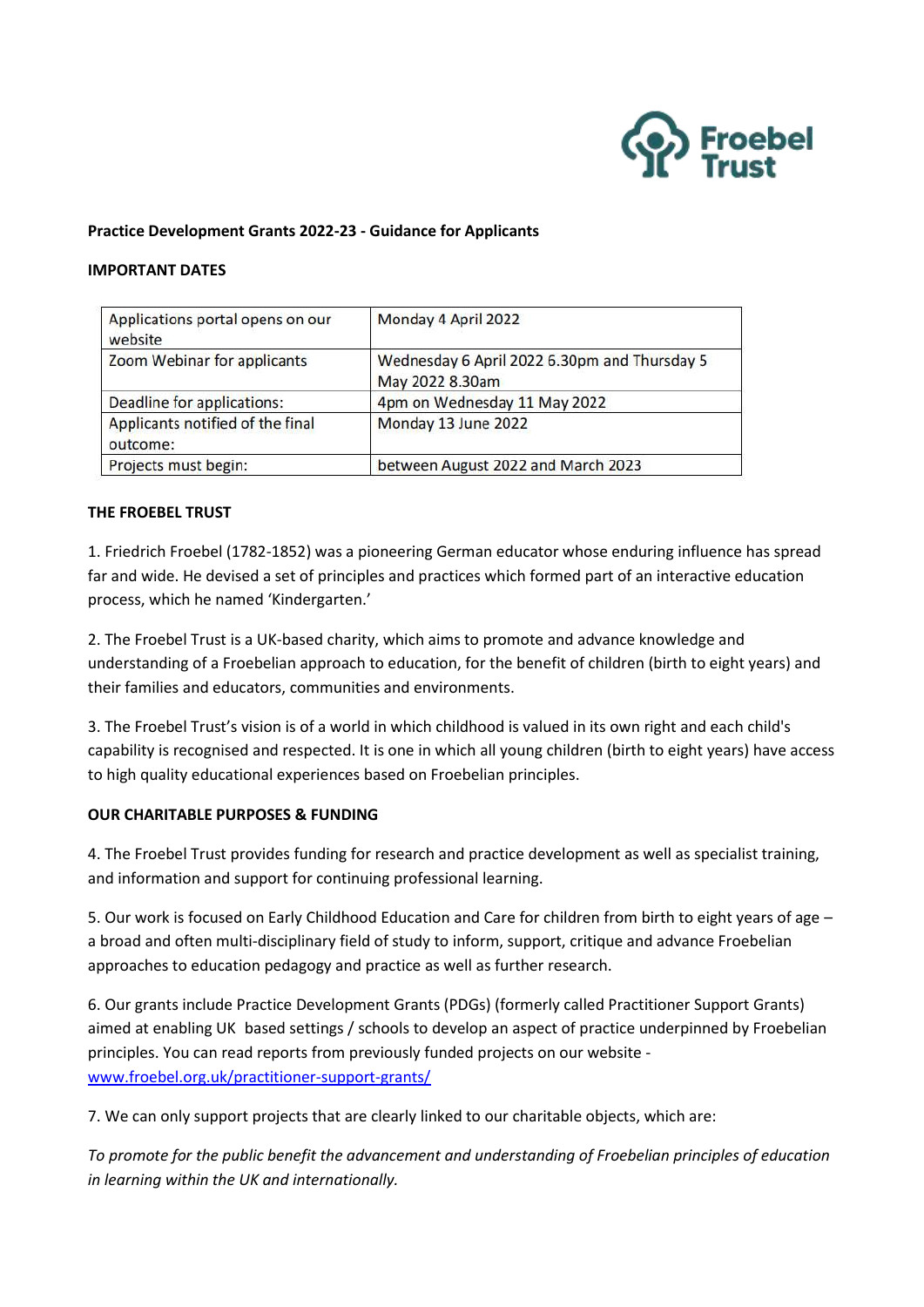8. Applicants will hear on Monday 13 June if they have been selected for the awards. The successful applicants must be in a position to commence their projects between August 2022 and March 2023.

# **WHO CAN APPLY?**

9. The PDGs are available to early years settings including schools in the UK interested in further developing an aspect of Froebelian practice. The grants cover work with children and their families and communities. Priority will be given to applicants who have not received a grant in previous years.

To be eligible to apply, settings must have a member of the management team, plus at least one other practitioner / teacher, who has completed a Froebel course at University of Edinburgh or the University of Roehampton; or at least five elements of the Froebel short course delivered by Travelling Froebel Tutors.

10. Settings / schools can apply for a grant of between £3,000 - £5,000. The grant is intended to cover staff / training costs, supply cover implications and should allocate no more than 20% of the total budget for resources, furniture, materials and so forth.

Projects must start before 31st of March 2023.

Please note that payments cannot be made to individuals; a Practice Development Grant must be ringfenced; and (for our due diligence process) applicants will be required to submit an original bank statement and financial records before an award can be confirmed.

11. Settings / schools must be registered and inspected by the relevant, official body in Scotland, England, Wales or Northern Ireland.

12. In deciding whether to support travel to events, the Trust will give serious consideration to the benefits to the project versus the environmental impact.

## **HOW TO APPLY**

13. Please complete the online application form on our website detailing:

- Your proposed project's Froebelian focus
- Evidence of your team's Froebelian qualifications
- Your project outline
- Your plans for evaluating the project1
- Your plans for dissemination
- A budget break down
- A one page biography telling us about your team

We offer application workshops via zoom to answer any questions about the application process, these will be held on 6 April 2022 at 6.30pm and 5 May 2022 at 8.30am, please note this will be a zoom meeting and all potential applicants will be visible to one another. Please register for the webinars by emailing [office@froebeltrust.org.uk](mailto:office@froebeltrust.org.uk) no later than 4pm on 5 April 2022 / 10 May to sign up.

Completed online applications must be submitted via the online portal, which allows applicants to save and return to partially completed forms. The deadline for submitting an application is 4pm on Wednesday 11 May 2022. Late applications will not be considered.